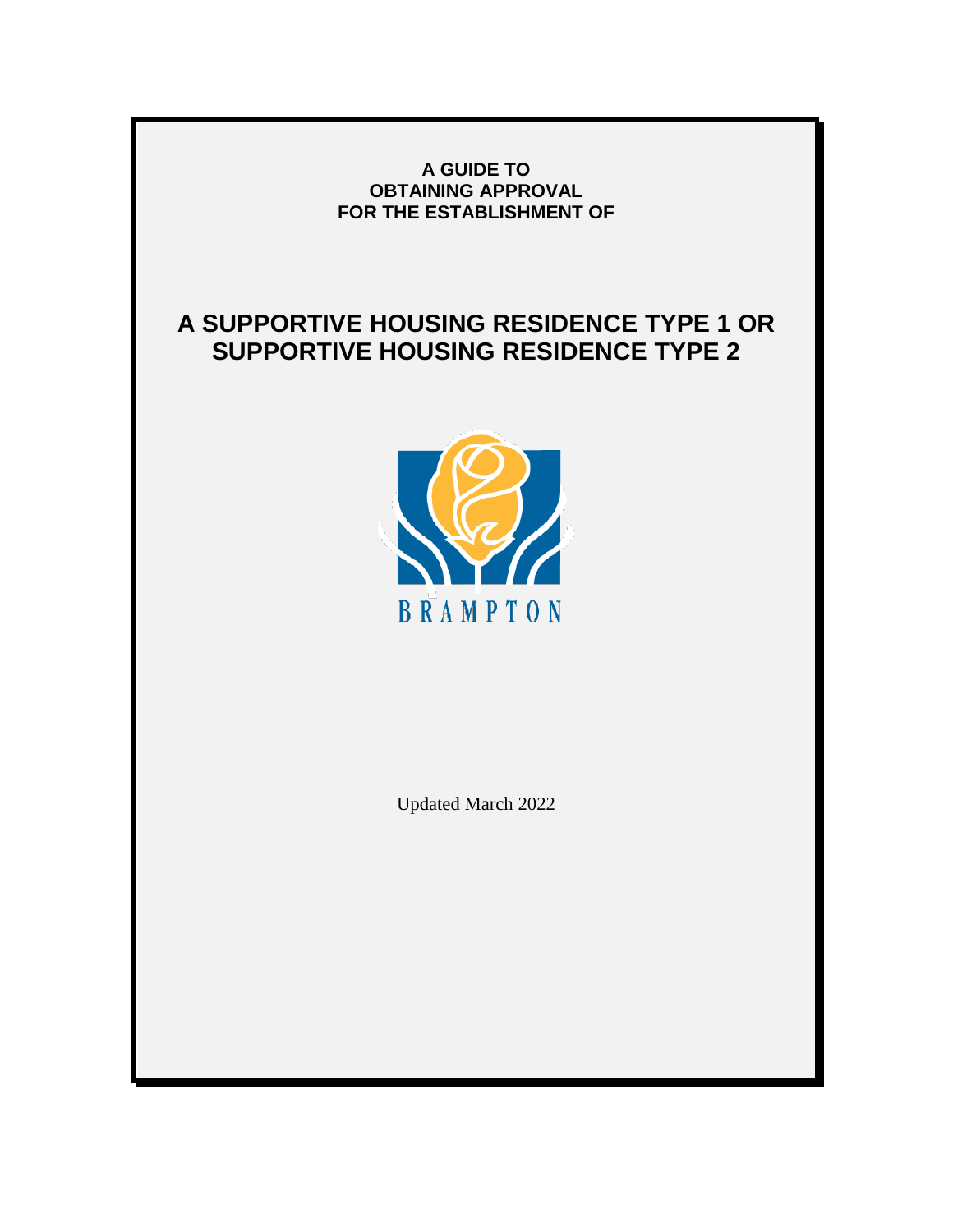### *1.0 INTRODUCTION*

This guide is designed to facilitate the establishment and operation of a Supportive Housing Residence Type 1 and a Supportive Housing Residence Type 2, in the City of Brampton. The following items are addressed:

- Definition of a Supportive Housing Residence Type 1 and Supportive Housing Residence Type 2;
- Zoning requirements; and
- Procedures to be followed in establishing and registering a Supportive Housing Residence.

### *2.0 DEFINITION*

Brampton Zoning By-laws define a Supportive Housing Residence Type 1 and Supportive Housing Residence Type 2 as particular types of Supportive Housing Facilities. Definitions are as follows:

*SUPPORTIVE HOUSING RESIDENCE TYPE 1* shall mean a single dwelling unit in a residential dwelling of any kind that is licensed, approved, or funded under Federal or Provincial statute for the accommodation of 3 to 10 residents, exclusive of staff, that provides a group living arrangement under responsible supervision. A Supportive Housing Residence Type 1 shall not include a Supportive Housing Residence Type 2, or have any correctional purpose.

A Supportive Housing Residence Type 1 may provide accommodation, supervision and treatment for:

- The persons being cared for or obtaining services at a facility established under the *Developmental Services Act* or any Act passed to replace the foregoing Acts*;*
- Individuals who are primarily sixty-five (65) years of age or older under the *Retirement Homes Act*, and *O.Reg. 166/11* or any Act passed to replace the foregoing Acts;
- *Children, Youth and Family Services Act* or any Act passed to replace the foregoing Acts; and
- Persons under the *Mental Hospitals Act*, *and Homes for Special Care Act* or any Act passed to replace the foregoing Acts*.*

No supervision or treatment shall be provided to any person not residing in the supportive housing residence.

A Supportive Housing Residence Type 2 shall not include a residence defined as a Supportive Housing Residence Type 1, Residential Care Home, Supportive Lodging House, Lodging House, or a Foster Home.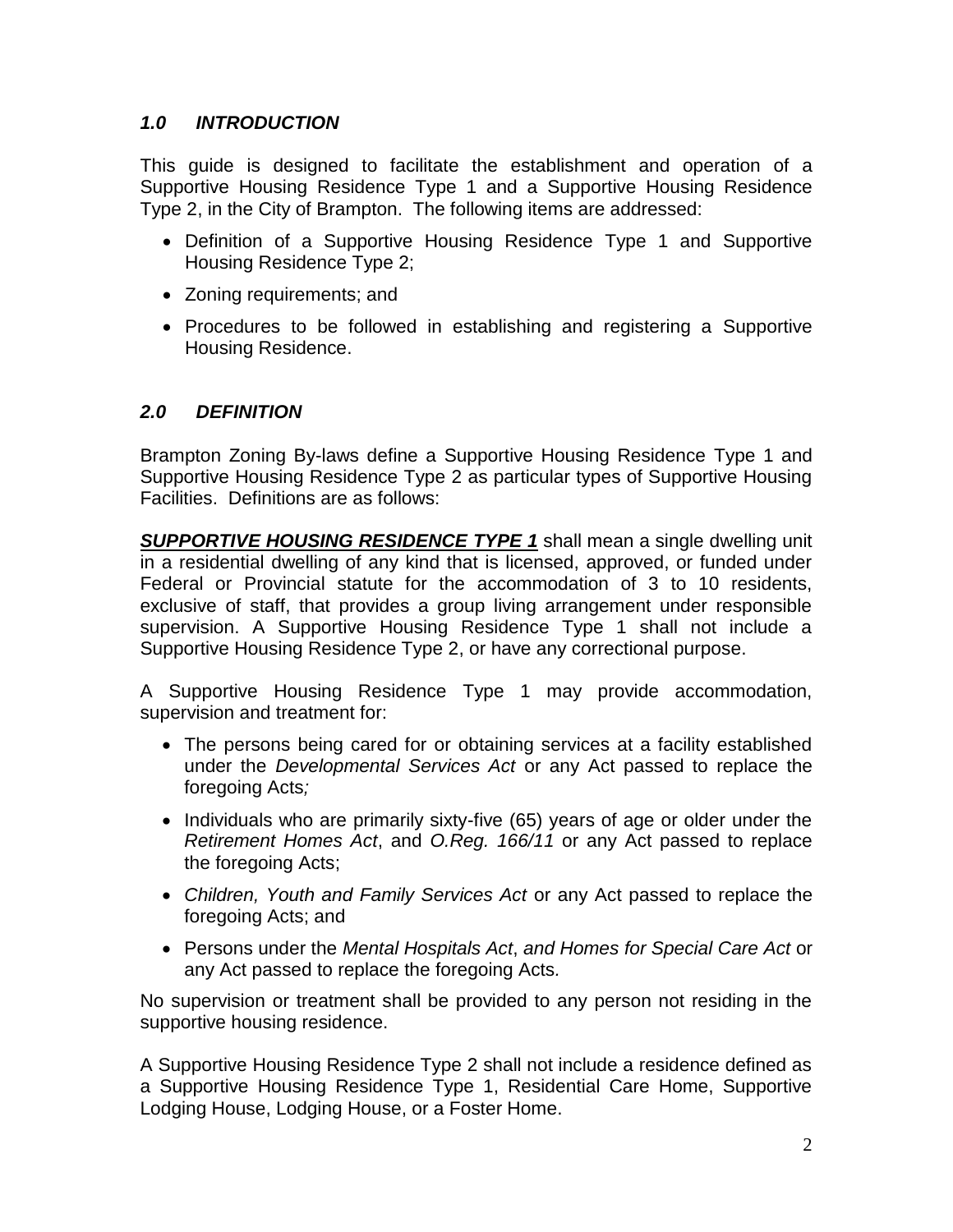**SUPPORTIVE HOUSING RESIDENCE TYPE 2** shall mean a single dwelling unit that is licensed, approved or funded under Federal or Provincial statute for the accommodation of 3 to 10 residents, exclusive of staff, that provides housing and rehabilitation for persons on probation, parole, early or re-release, or any other form of executive, judicial or administrative release from a penal institution. A Supportive Housing Residence Type 2 shall not include a Supportive Housing Residence Type 1.

A Supporitive Housing Residence Type 2 shall be maintained and operated primarily for:

- Persons who have been placed on probation under the *Ministry of Correctional Services Act*, the *Criminal Code* or any Act passed to replace the foregoing Acts;
- Persons who have been released under the provisions of the *Ministry of Correctional Services Act*, *Corrections and Conditional Release Act* or any Act passed to replace the foregoing Act;
- Persons who have been charged under the *Youth Criminal Justice Act* but who have been placed in open or secure custody, or any Act passed to replace the foregoing Acts;
- Persons who require temporary care, and transient or homeless persons;
- Persons requiring treatment and rehabilitation for addiction to drugs or alcohol; or
- Persons housed in a Supportive Housing Residence that satisfies all of the requirements of a Supportive Housing Residence Type 1 except that it accommodates in excess of ten (10) residents.

A Supportive Housing Residence Type 2 shall not include a residence defined as a Supportive Housing Residence Type 1, Residential Care Home, Supportive Lodging House, Lodging House, Foster Home or a Residential Care Home.

# *3.0 ZONING REQUIREMENTS*

All Supportive Housing Residencies in the City must comply with the Zoning Bylaw. The City's Zoning By-law requirements are summarized below:

- 1. Supportive Housing Residence Type 1 is permitted as-of-right in most residential and agrucultureal zones and within some commercial and institutional zones (confirm specific zoning with Zoning Department);
- 2. Supportive Housing Residence Type 2 is a permitted use in some residential, commercial, agricultural, and institutional zones (confirm specific zoning with Zoning Department);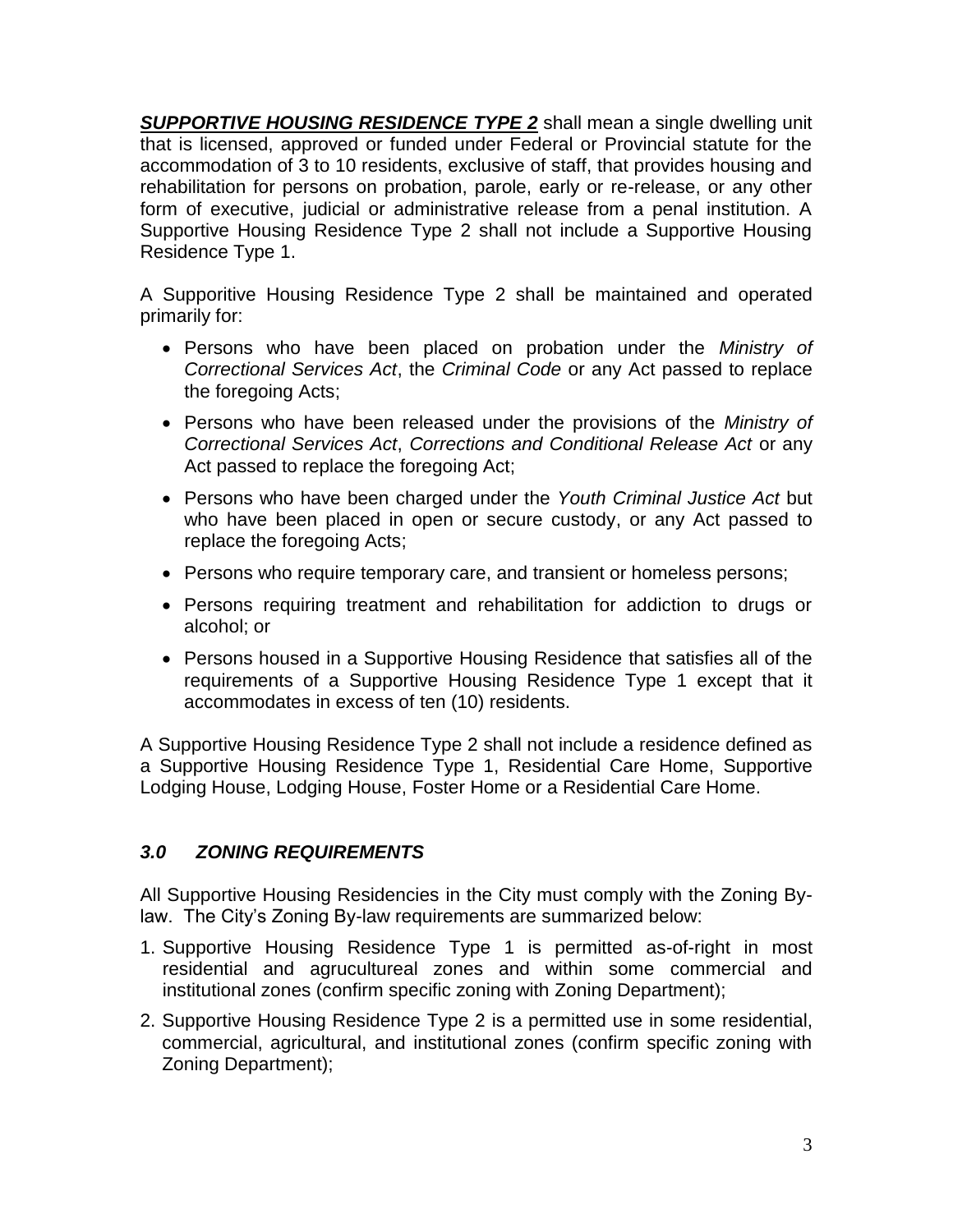- 3. Supportive Housing Type 2 shall be located within a dwelling unit, including a single dwelling unit within a mix use development as specifically indicated in the Zoning By-laws;
- 4. If the Supportive Housing Residence Type 2 is not located within a mixed use development, the Supportive Housing Residence Type 2 shall occupy the entire dwelling;
- 5. A minimum separation distance of 610 metres shall be maintained between a Supportive Housing Residence Type 2 and anther Supportive Housing Residence Type 2;
- 6. Supportive Housing Residence Type 1 may have a maximum of ten (10) residents exclusive of staff or receiving family;
- 7. Supportive Housing Residence Type 2 may have a maximum of ten (10) residents exclusive of staff or receiving family; and
- 8. Supportive Housing Residence Type 1 and Supportive Housing Residence Type 2 must comply with all other zoning by-law standards of the particular residential, commercial, institutional and agricultural zone category in which they are located (i.e. building setbacks, maximum coverage, building height, etc.)

To ensure compliance with the City's Zoning By-law, a Supportive Housing Residence Type 1 and a Supportive Housing Residence Type 2 must follow the process outlined under Section 4.0.

# *4.0 REGISTRATION PROCESS WITH THE CITY*

The City of Brampton requires that Supportive Housing Residence Type 1 and Supportive Housing Residence Type 2 be registered with the City in accordance with the City's Supportive Housing Residence Registration By-law 254-2021 and Section 166 of the Municipal Act before the supportive housing residence can commence operation.

The City's registration process for both Supportive Housing Residence Type 1 and Supportive Housing Residence Type 2 involves the following steps:

- All supportive housing residence inquiries and completed applications for the registration of supportive housing residencies are to be referred to Planning staff, Planning, Building and Economic Development Department;
- City staff will advise the proponent of the City's supportive housing policy as well as the registration process, and determines if the proposal is a bona fide supportive housing residence within the City's definition;
- The proponent must advise the City, by noting on the completed application for registration of the specific property at which the proposed supportive housing residence is to be operated. The Supportive Housing Type 2 is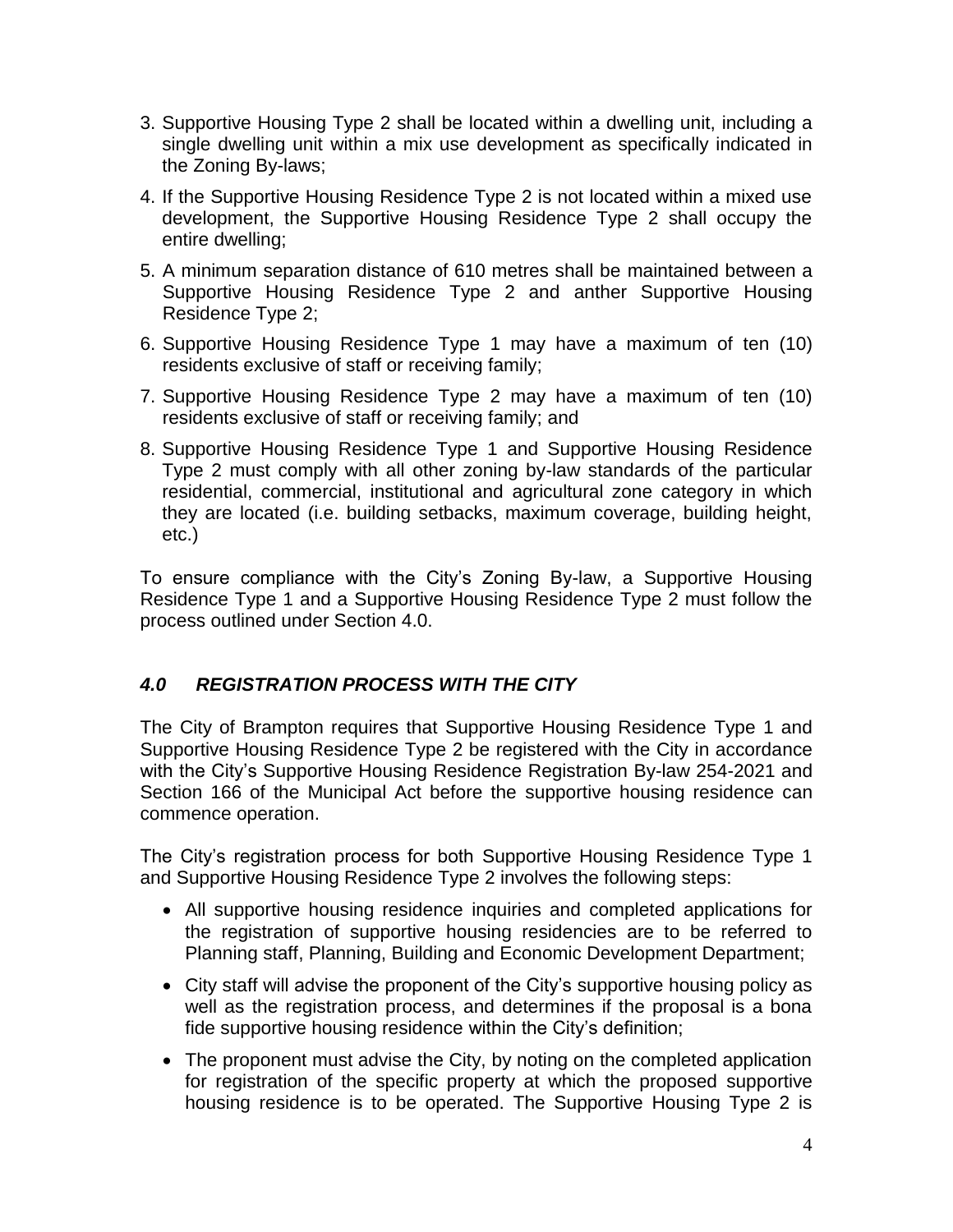checked for compliance with the distance separation criteria from another Supportive Housing Residencies Type 2;

• In the case of new construction, the proponent must advise the City, through application for registration, of the location of the proposed supportive housing residence. The applicant must apply for building permit approval of which all plans will be subject to site plan approval prior to the issuance of the building permit. Registration will then be approved inprinciple subject to final compliance with all registration requirements outlined in this document.

Once a property selected has been confirmed to comply with the Zoning By-laws, the proponent is advised to submit a completed application form. A completed application form consists of:

- An application fee for the registration of the supportive housing residence;
- $\blacksquare$  A signed affidavit (included in the application form);
- A letter from the sponsoring agency confirming the proponent's proposal as a bona fide Supportive Housing Residence. The letter must identify the funding, licensing or supervision authority (usually the statute), the number of persons to be accommodated at any one time (exclusive of staff), and whether the program and attributes of the Supportive Housing Residence is suitable for the proposed location;
- An approved Change of Use permit application from the Building Department;
- An outline of the programming for the house (e.g. type and age of residents, rules and regulations, daily routines, etc.);
- A complete set of floor plans for the building (3 copies required);
- A copy of the business registration;
- A copy of the insurance certificate in the name of the business with a minimum of \$1 million liability;
- A copy of the fire inspection report confirming that the property meets the minimum fire standards **(dated within three (3) months of the Application Form submittal)**;
- A copy of the property standards inspection verifying that the property meets the minimum property standards requirements **(dated within three (3) months of the Application Form submittal);** and
- A letter from the Electical Safety Authority (ESA) stating that the property meets their standards.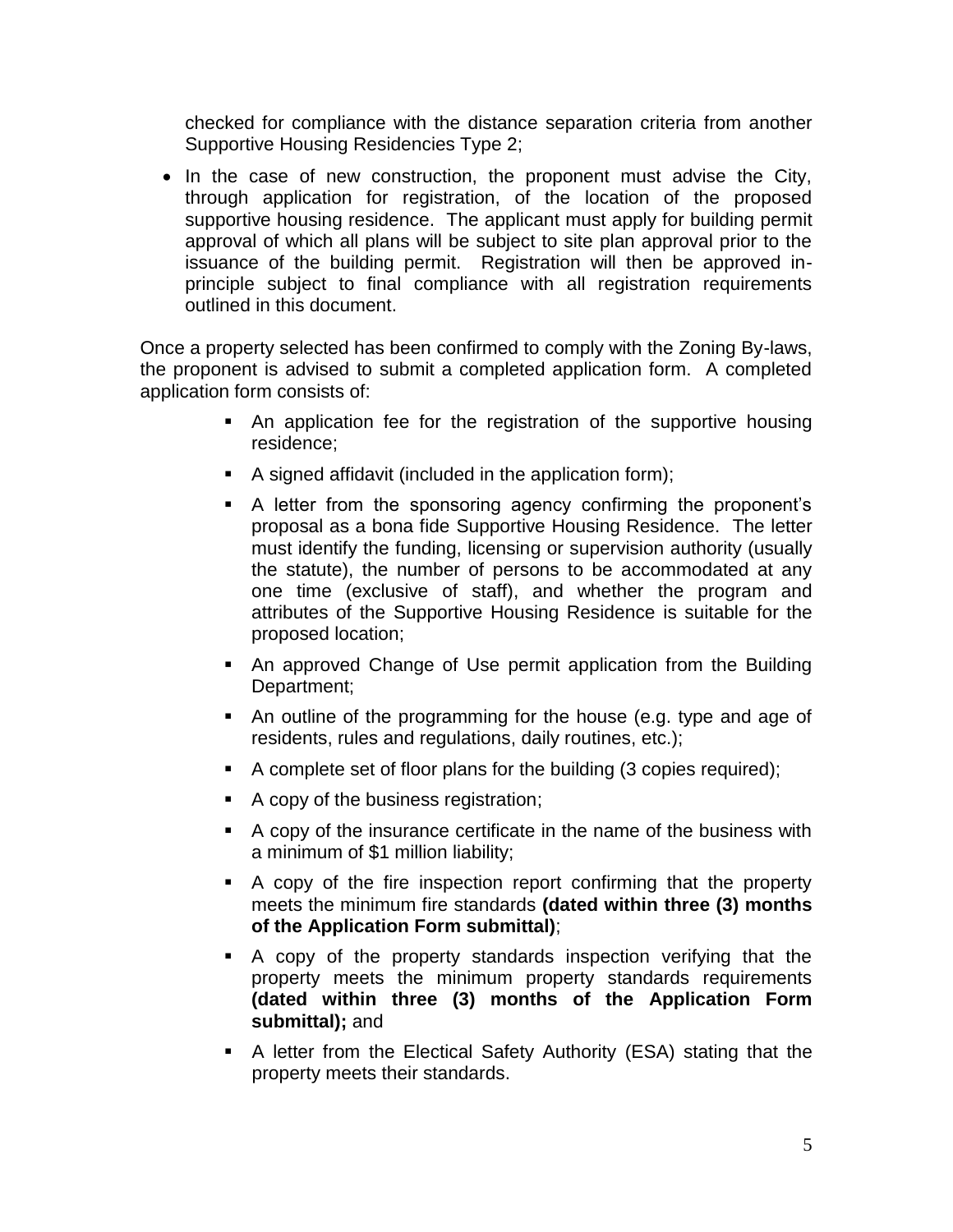Once the application has been submitted, the person seeking to register a Supportive Housing Residence and City staff are encouraged to meet with and inform the area Ward Councillors about the proposed Supportive Housing Residence Type 1 or Supportive Housing Residence Type 2.

# *5.0 FOLLOW UP PROCEDURE*

The registration of a supportive housing residence with the City must be **renewed every year**.

All supportive housing residence operators are required to notify in writing, the City of Brampton City staff, within a seven (7) day period and at the next registration renewal, of any change in ownership, programming or the number of residents, residing in the supportive housing. The supportive housing residence operator may be required to re-apply for registration if operational changes are determined to be substantial. To qualify for renewal of registration, the supportive housing residence operator must submit to the City evidence that the residence is still licensed by a sponsoring government agency.

Each year the applicant will be required to submit:

- A registration renewal fee;
- A completed renewal application form;
- A copy of the insurance certificate in the name of the business;
- The most recent license from the licensing body (e.g. Ministry of Children, Community, and Social Services, or Ministry of Health, or the Retirement Home Regulatory Authority etc.);
- A copy of the fire inspection report confirming that the property meets the minimum fire standards **(dated within three (3) months of the Application Form submittal)**; and,
- A copy of the property standards inspection verifying that the property meets the minimum property standards requirements **(dated within three (3) months of the Application Form submittal)**.